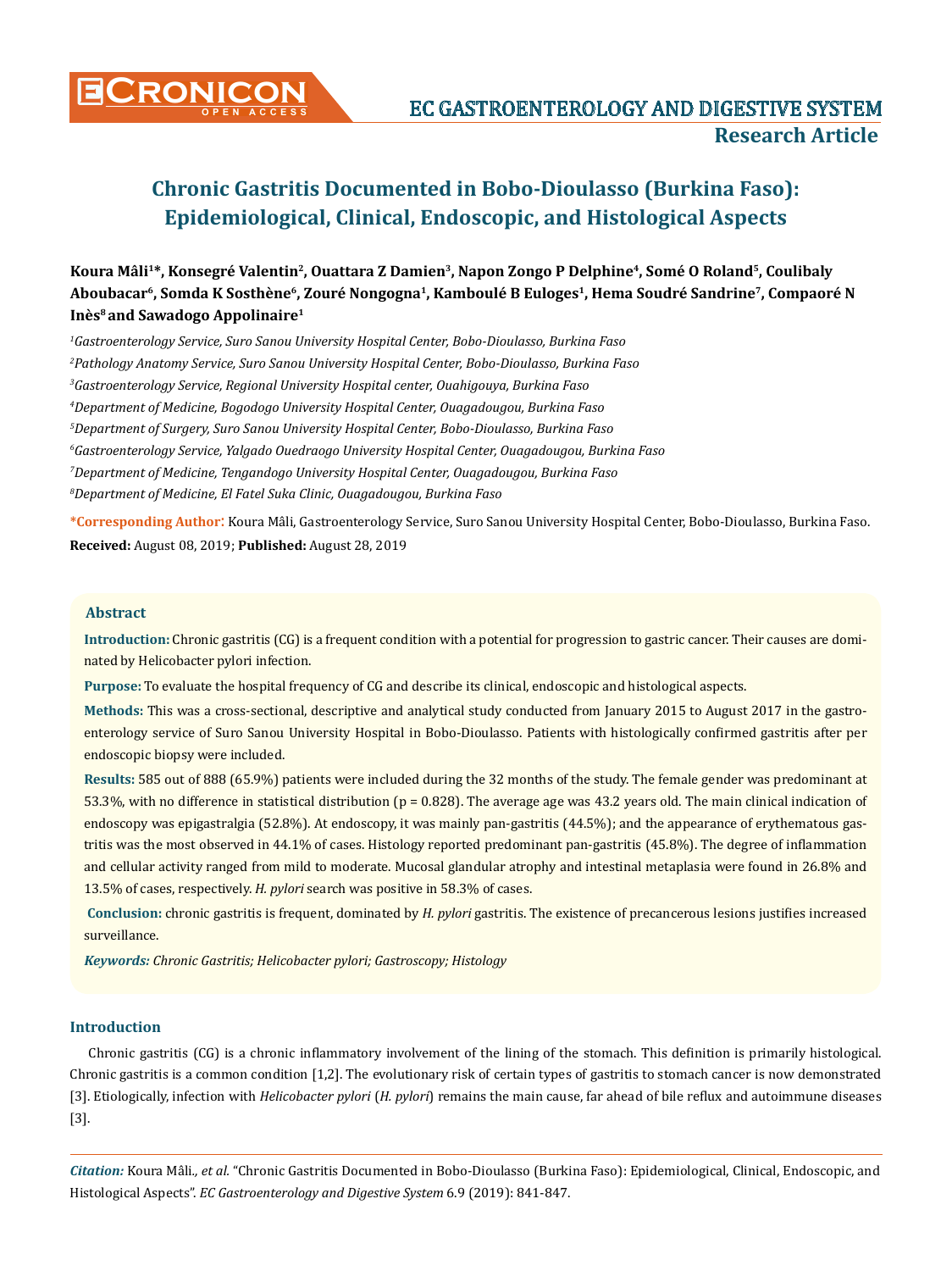842

Chronic gastritis has been the subject of many studies in the world, particularly in Europe and Asia [1,4-6]. In Africa, much work has also been done on chronic gastritis in Morocco [7], as in Sub-Saharan Africa, particularly in Ivory Coast [8,9], Togo [10,11], Mali [12,13], Senegal [14], Cameroon [15], and Kenya [16] have been published.

In Burkina Faso, no data on chronic gastritis was found. This work is therefore a pioneering study on this pathology. We therefore found it useful to conduct this study, the purpose of which was to evaluate the extent of chronic gastritis, and to describe its clinical, endoscopic and histological aspects at the Suro Sanou University Hospital Center in Bobo-Dioulasso.

#### **Patients and Methods**

# **Type of study, population and sampling**

It was a cross-sectional, descriptive and analytical study spread from January  $1<sup>st</sup>$ , 2015 to August  $31<sup>st</sup>$ , 2017 at the Gastroenterology service of Suro Sanou University Hospital Center (CHU-SS) in Bobo-Dioulasso (Burkina Faso). The study focused on patients who underwent upper gastrointestinal endoscopy (UGIE) with per endoscopic biopsies during the period. We included all cases of chronic gastritis, histologically confirmed on gastric biopsies, without presaging etiology. We excluded chronic gastritis in the vicinity of an ulcer or malignant gastric neoplasia, and biopsy samples of poor quality or non-representative of the gastric body.

#### **Data collection technique**

Endoscopic examinations were performed at the gastrointestinal endoscopy unit of the CHUSS gastroenterology department by experienced gastroenterologists. A multidirectional axial vision video endoscope of the brand STORZ 13821 PKS was used. The endoscopic description of the lesions was made according to the revised Sydney classification [5].

The biopsies performed according to the Sydney system were 5 in number, including 2 in the antrum, 2 in the fundus and 1 in the angulus, in the presence or absence of gastric endoscopic lesion. Note that they were made on normal mucosa in the presence of clinical symptoms. The biopsy specimens were immediately fixed in Formol at 10% and sent to the Pathology Anatomy and Histology Laboratory at CHUSS of Bobo-Dioulasso. Gastric biopsies underwent standard paraffin embedding techniques with haematin-eosin (H-E) staining for the detection of gastritis lesions, and Giemsa for the detection of *H. pylori*. The analysis of histological lesions was performed according to the revised Sydney System 1994 classification [5].

The concept of taking anti-secretory agents, antibiotics or anti-inflammatories in the month preceding the completion of endoscopy has not been reported. As is the concept of smoking and alcohol consumption.

## **Variables studied**

The variables studied were age, sex, main clinical indication of fibroscopy, endoscopic aspects of gastritis, i.e. topography (antral, fundal, antro-fundic) and macroscopic appearance. (Erythema, erosion, edema, nodule, haemorrhage, atrophy, visible vessels, hypertrophy), as well as the histological parameters of gastritis (inflammatory infiltration of the chorion, cell activity, mucosal atrophy, presence of *H. pylori* and intestinal metaplasia), represented by their severity (mild, moderate, severe) according to the Sydney system.

#### **Data processing and analysis.**

The data collected was captured and analyzed using SPSS Version 20. The descriptive statistics were used to determine the means and standard deviations of the quantitative variables, as well as the proportions of the different lesions. The Pearson chi2 test was used to compare the proportions, and the significance level selected was p < 0.05 for a 95% confidence interval.

#### **Results**

During the 32 months of the study, 585 (65.9%) cases of chronic gastritis were included from the results of the histology report of 888 patients. They were distributed in 312 (53.3%) women and 273 (46.7%) men, a sex ratio of 0.87 in favor of the female gender, without any significant difference being observed ( $p = 0.828$ ). The mean age was  $43.2 \pm 15.2$  years with extremes of 11 and 96 years. Two-thirds of our patients were under age 50 (not significant distribution, p = 0.195). Figure 1 gives a breakdown of cases of gastritis by age group and sex.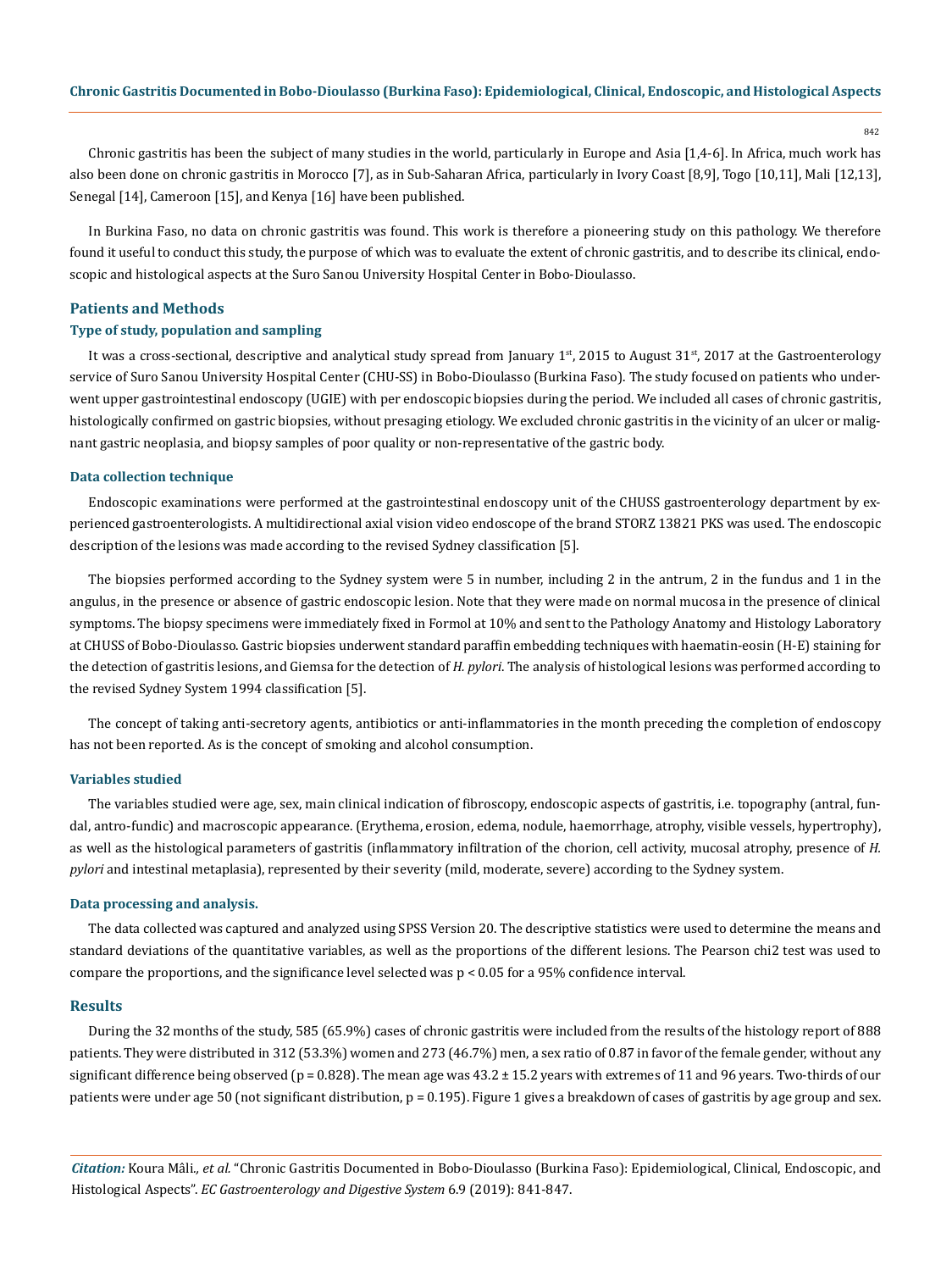# **Chronic Gastritis Documented in Bobo-Dioulasso (Burkina Faso): Epidemiological, Clinical, Endoscopic, and Histological Aspects**

843



*Figure 1: Distribution of chronic gastritis by age group and sex.*

Clinically, the symptoms were often entangled, associating the same patient with several signs of appeal. The main indication for fibroscopy in our patients was epigastralgia (52.8%). Table 1 gives the distribution of our sample according to the main indication of upper gastrointestinal endoscopy (UGIE).

| <b>UGIE Indications</b>      | <b>Effective</b> | Percentage |  |
|------------------------------|------------------|------------|--|
| Epigastralgia                | 309              | 52.8       |  |
| Dyspepsia                    | 53               | 9          |  |
| Gastro-Esophageal Reflux     | 41               | 7          |  |
| Portal hypertension          | 35               | 6          |  |
| Vomiting                     | 32               | 5.5        |  |
| Digestive bleeding high      | 29               | 5          |  |
| Other abdominal pain         | 16               | 2.7        |  |
| Peptic ulcer control         | 15               | 2.6        |  |
| Dysphagia                    | 15               | 2.6        |  |
| Hiccup                       | 10               | 1.7        |  |
| Anemia balance               | 8                | 1.4        |  |
| Odynophagia                  | 7                | 1.2        |  |
| General condition alteration | 6                | 1          |  |
| Halitosis                    | 5                | 0.8        |  |
| Others <sup>*</sup>          | $\overline{4}$   | 0.7        |  |
| Total                        | 585              | 100        |  |

*Table 1: Distribution of 585 patients according to the clinical indication of UGIE. ⃰ : Scope pellagra (1), control caustic burn (1), scleroderma (1), and health check (1).*

Upper gastrointestinal endoscopy, performed in all patients, showed normal mucosa in 10.4% (n = 61) of patients. Among the 524 patients who had endoscopic gastritis, this was mostly antro-fundic (44.5%) and antral (42%) localization. Fundic locations were present in 13.5% of patients.

The appearance of erythematous gastritis (44.1%) and erosive gastritis (29.6%) was the most observed at endoscopy. Table 2 gives the distribution of the different macroscopic aspects observed during this study.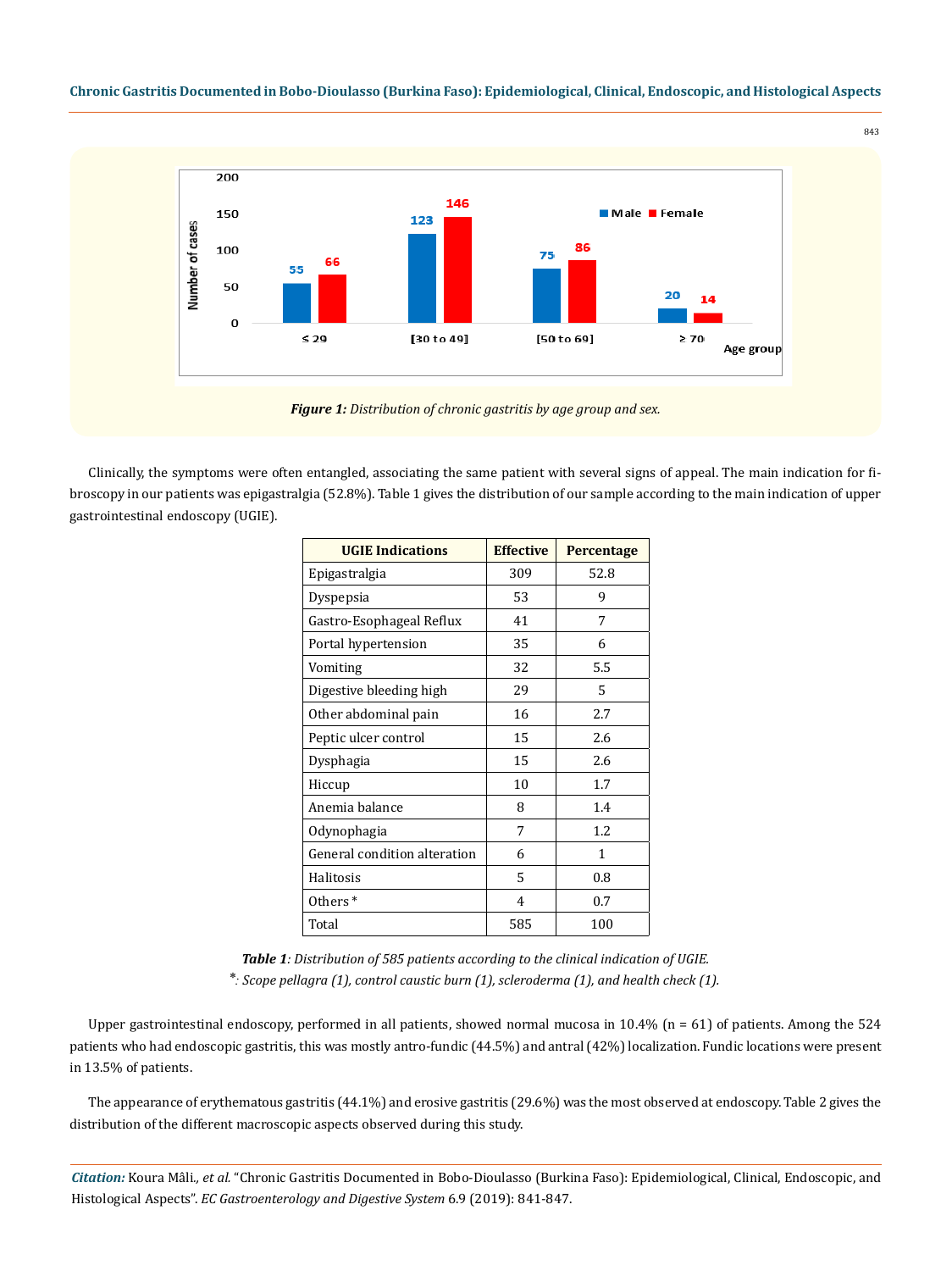| <b>Aspect of the mucosa</b> | $\mathbf n$ | $\frac{0}{0}$ |
|-----------------------------|-------------|---------------|
| Normal                      | 61          | 10.4          |
| Erythematous                | 258         | 44.1          |
| erosive                     | 173         | 29.6          |
| Congestive                  | 60          | 10.3          |
| Nodular                     | 18          | 3.1           |
| Atrophic                    | 14          | 2.4           |
| Hypertrophic                | 1           | 0.1           |
| <b>TOTAL</b>                | 585         | 100           |

*Table 2: Distribution of patients according to the endoscopic aspect of chronic gastritis.*

On histological examination, gastritis was predominantly antro-fundal (45.8%); followed by antral (40.5%) and fundal (13.7%) localizations. The inflammation present on all biopsy specimens was moderate in most cases (74.4%, n = 435). Cellular activity was observed in 76.2% of cases but was mostly mild. Intestinal atrophy and metaplasia were observed in 26.3% and 13.5% of patients, respectively. The prevalence of *H. pylori* on the biopsy specimens was 58.3% (n = 341). It was found mainly in the antrum and the antro-fundic region in the respective proportions of 44% and 41.6%. In the fundus, 14.4% of *H. pylori* was present. This bacterium was significantly associated (p = 0.000) with the presence of atrophic and metaplastic lesions. Table 3 gives the different histological features of chronic gastritis in this study.

| <b>Histological features of CG</b> |          | <b>HP</b> present | <b>HP</b> absent | <b>Numbers</b> | <b>Percentages</b> |
|------------------------------------|----------|-------------------|------------------|----------------|--------------------|
| Chronic inflammation               | Mild     | 69                | 37               | 106            | 18.1               |
|                                    | Moderate | 236               | 199              | 435            | 74.4               |
|                                    | Severe   | 35                | 9                | 44             | 7.5                |
| Cellular activity                  | Mild     | 167               | 89               | 256            | 43.8               |
|                                    | Moderate | 134               | 43               | 167            | 28.5               |
|                                    | Severe   | 18                | 5                | 23             | 3.9                |
| Atrophy                            | Mild     | 89                | 18               | 101            | 18.3               |
|                                    | Moderate | 36                | 7                | 43             | 7.3                |
|                                    | Severe   | 6                 | 01               | 7              | 1.2                |
| Intestinal metaplasia              | Mild     | 43                | 4                | 47             | 8.0                |
|                                    | Moderate | 25                | 4                | 29             | 4.9                |
|                                    | Severe   | $\overline{a}$    | 1                | 3              | 0.6                |
| Helicobacter pylori                | Mild     |                   |                  | 78             | 22.8               |
|                                    | Moderate |                   |                  | 90             | 26.3               |
|                                    | Severe   |                   |                  | 158            | 46.3               |

*Table 3: Histological features of chronic gastritis in 585 patients in Bobo-Dioulasso.*

# **Discussion**

For this pioneering study in our country, we included all cases of chronic gastritis without predicting etiology.

*Citation:* Koura Mâli*., et al.* "Chronic Gastritis Documented in Bobo-Dioulasso (Burkina Faso): Epidemiological, Clinical, Endoscopic, and Histological Aspects". *EC Gastroenterology and Digestive System* 6.9 (2019): 841-847.

844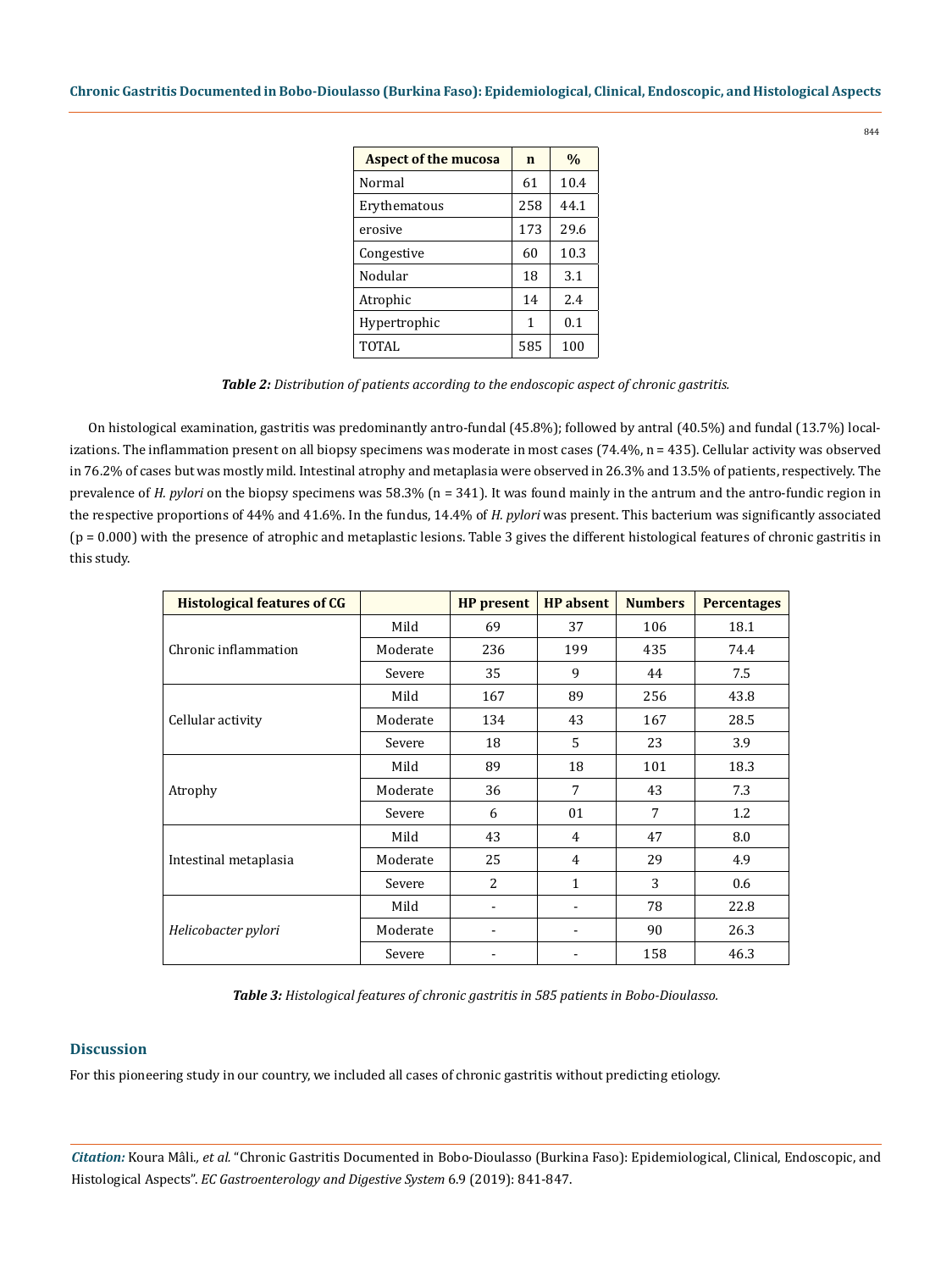#### **Limits of the Study**

This study has some shortcomings, including a selection bias related to how our patients were recruited, all of which were clinically symptomatic. As a result, our results cannot be generalized to the entire population.

#### **Epidemiological characteristics**

The frequency of chronic gastritis was 65.9% in our series. This corroborates data from the literature [1], as well as African authors such as Bagny., *et al*. [10] and Darré., *et al*. [11] all in Togo reported respective frequencies of 53.4% and 83.4%.

In our series, chronic gastritis affected young adults as evidenced by the average age of 43.2 years. Our result is close to those of other authors in the West African region such as Diarra., *et al*. [12] in Mali, Bagny., *et al*. [10] in Togo, Attia., *et al*. [8] in Ivory Coast, and Doh [14] in Senegal. In contrast, Rouchdi [7] in Morocco reported an average age of 50 years.

We did not observe a difference in the distribution of cases of gastritis by gender  $(p = 0.828)$ , as reported by various other authors [7,8,10,14,15]. Chronic gastritis would not be influenced by gender in view of these disparities.

#### **Clinical aspects**

Epigastralgia was the main indication (52.8%) of gastroscopy in this study; as it was in other similar studies, with varying proportions [7,8,10,11,13,17]. This is a common symptom in peptic diseases, including peptic ulcer disease, which is not specific for chronic gastritis. Other clinical manifestations such as dyspepsia and gastro-oesophageal reflux syndrome were also present. This confirms the symptomatological polymorphism of chronic gastritis. It is not said that "chronic gastritis can simulate everything"!

#### **Endoscopic aspects**

Histological chronic gastritis was diagnosed in 10.4% of our patients with normal mucosa at endoscopy. Indeed, Doh., *et al*. [14] in Senegal reported 81% of chronic gastritis on a sample of normal endoscopy patients; while Lee., *et al*. [18] in Malaysia reported 21.8% of mucosa normal to histology while gastritis was diagnosed at the endoscopy. There is therefore no correlation between endoscopic data and histology, as reported by many authors [4,6-8,15].

Erythematous gastritis was the most observed macroscopic appearance in our series (44.1%). This erythematous appearance of the mucosa during chronic gastritis is reported by Rouchdi in Morocco [7]. The predominance of erythematous gastritis is also reported by other authors [8,11], but especially in the context of *H. pylori* gastritis. However, other factors (alcohol, coffee, bile reflux) could be involved in the erythema as stipulates Diarra in Mali [12].

#### **Histological aspects**

In histology, the importance of cell density was the basis of the diagnosis of chronic gastritis. This cell density was moderate in 74.4% of patients. Similar cell densities have been reported by Bagny., *et al*. [10] in Togo (77.6%), and by Rouchdi [7] in Morocco (72.7%). Ahmed., *et al*. [16] in Kenya reported densities of 98% at the antrum and 93% at the fundus. The cell density reflects the duration of exposure to the various contributing factors.

The cellular activity during CG is a reflection of the degree of activation of the immune system in the gastric mucosa, and results in proliferation of neutrophils. It was present in 76.2% of the cases in our sample and was close to that observed by Attia in Ivory Coast [8] and Bagny in Togo [10], which were respectively 81.4%, and 65%.

The frequency of glandular atrophy was 26.8% in our study. Frequencies of glandular atrophy lower (3.7% to 17%) than ours have been reported by other authors [4,14,16,19]. Other authors [1,7,13,18] reported frequencies that were higher than ours, but less than 50%. In addition, very high rates of atrophy varying between 71% and 99% have been reported by other authors [8-11,15]. The frequency of glandular atrophy therefore varies from one study to another or even from one region to another. These variations could be explained by the methodology used in each study, and a cohort effect related to the epidemiology of *H. pylori* in the different studies; this bacterium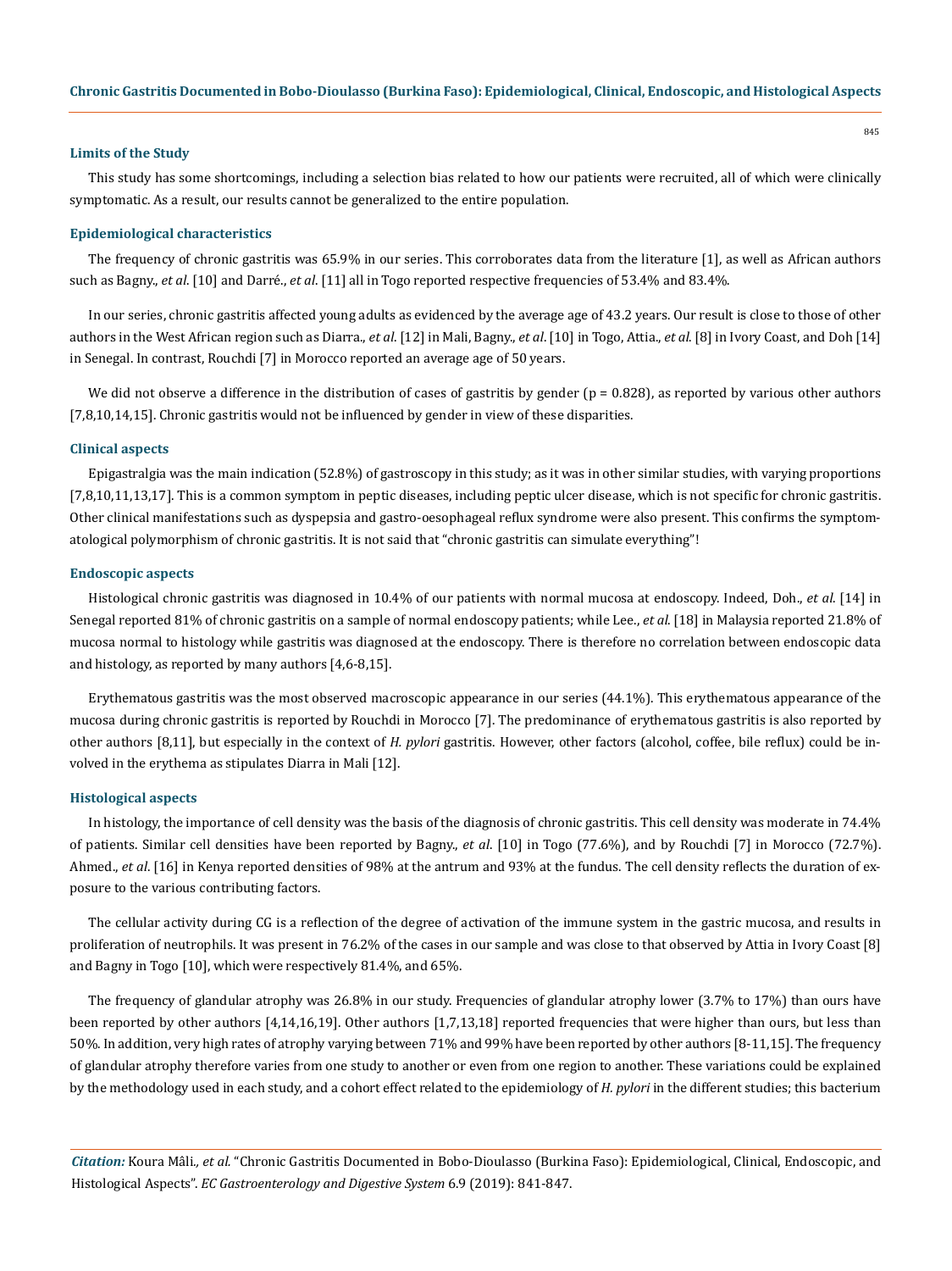being responsible for atrophic CG. Indeed, the frequency of atrophy would be lower in regions with low *H. pylori* prevalence than in areas of high prevalence.

Intestinal metaplasia was observed in 13.5% of the cases in this study. The same observation was made by other African authors who had observed rates of intestinal metaplasia ranging between 9.8% and 18.6% [7,8,14,16]. Lower rates were reported by Assi., *et al*. [9] in Ivory Coast, Noah Noah., *et al*. [15] in Cameroon, Maïga., *et al*. [13] in Mali, in the respective order of 6.8%, 6.3% and 5.4%. Lee., *et al*. [18] in Malaysia reported 7.7% metaplasia in an area of low *H. pylori* prevalence. These low levels of metaplasia are often correlated with low levels of mild to moderate gastric atrophy, indicating a slow progression of chronic gastritis. On the other hand Darré., *et al*. [11] in Togo reported an 85% prevalence of metaplasia. For Tayyab., *et al*. [19] in China, metaplasia is the most common histological lesion (67.4%) in endoscopic gastric mucosal atrophy. This high prevalence of metaplasia is probably under the activity of *H. pylori* [3].

The various epidemiological studies on *H. pylori* have been found to have high prevalence. Thus, Ilboudo., *et al*. [20] and Wermé., *et al*. [21], have respectively 81.3% and 91.4% prevalence in their series, against a frequency of 58.3% in our series. The differences observed with the techniques used to identify *H. pylori*. In part, the combination of the urease test, the bacteriology, the histology of Ilboudo., *et al*. [20] and partially, the use of the gene amplification technique (PCR) of the team of Werme., *et al*. [21], *H. pylori*, but classical histology with the use of unmodified text are not modified. Also, information from our study on the price of antibiotics, nonsteroidal anti-inflammatory drugs, proton pump inhibitors, but also our rate, their use of false negatives [22].

Exclusion notwithstanding antibiotic patients, Bagny., *et al*. [10] in Benin, and Noah Noah., *et al*. [15] in Cameroon revealed a prevalence rate of *H. pylori*, similar to our rate, 53.4% and 56.7% respectively. Is the prevalence of *H. pylori* infection in Bobo-Dioulasso, and in the subregion in Benin, in recent years?

# **Conclusion**

Chronic gastritis is common in patients seen in upper gastrointestinal fibroscopy in Bobo-Dioulasso. They mainly affect young adults under 50, and *H. pylori* remains the predominant etiological factor (58.3%). The presence of precancerous lesions, atrophy (26.3%) and intestinal metaplasia (13.5%), justifies endoscopic and histological surveillance.

# **Conflict of Interest**

The authors state not to have conflict of interest.

# **Bibliography**

- 1. Potet F., *et al*[. "Chronic gastritis: prevalence in French population".](https://www.ncbi.nlm.nih.gov/pubmed/8500696) *Gastroentérologie Clinique et Biologique* 17.2 (1993): 103-108.
- 2. [Melanie Nicole Weck and Hermann Brenner. "Prevalence of Chronic Atrophic Gastritis in Different Parts of the World".](https://www.ncbi.nlm.nih.gov/pubmed/16775164) *Cancer Epide[miology, Biomarkers and Prevention](https://www.ncbi.nlm.nih.gov/pubmed/16775164)* 15.6 (2006): 1083-1094.
- 3. Maury F., *et al*[. "From chronic gastritis to gastric cancer: roles of Helicobacter pylori and anatomopathological aspects".](https://www.edimark.fr/Front/frontpost/getfiles/9650.pdf) *La Lettre de [L'Hépato-Gastroentérologue](https://www.edimark.fr/Front/frontpost/getfiles/9650.pdf)* 1 (1998): 15-17.
- 4. Khakoo SI., *et al*[. "Histological assessment of the Sydney classification of endoscopic gastritis".](https://www.ncbi.nlm.nih.gov/pubmed/7959220) *Gut* 35.9 (1994): 1172-1175.
- 5. Dixon MF., *et al*[. "Houston 1994. Classification and grading of gastritis, the updated Sydney system".](https://www.ncbi.nlm.nih.gov/pubmed/8827022) *American Journal of Surgical Pathology* [20.10 \(1996\): 1161-1168.](https://www.ncbi.nlm.nih.gov/pubmed/8827022)
- 6. Sauarbruch T., *et al*[. "Endoscopy in the diagnosis of Gastritis, diagnostic value of endoscopic criteria in relation to histological diagno](https://www.ncbi.nlm.nih.gov/pubmed/6734532)sis". *Endoscopy* [1.36 \(1984\): 101-104.](https://www.ncbi.nlm.nih.gov/pubmed/6734532)
- 7. Rouchdi M. "Gastritis: Clinical, endoscopic and histological correlation". Medical Thesis No. 049. Faculty of Medicine and Pharmacy Marakech (2017).

*Citation:* Koura Mâli*., et al.* "Chronic Gastritis Documented in Bobo-Dioulasso (Burkina Faso): Epidemiological, Clinical, Endoscopic, and Histological Aspects". *EC Gastroenterology and Digestive System* 6.9 (2019): 841-847.

846